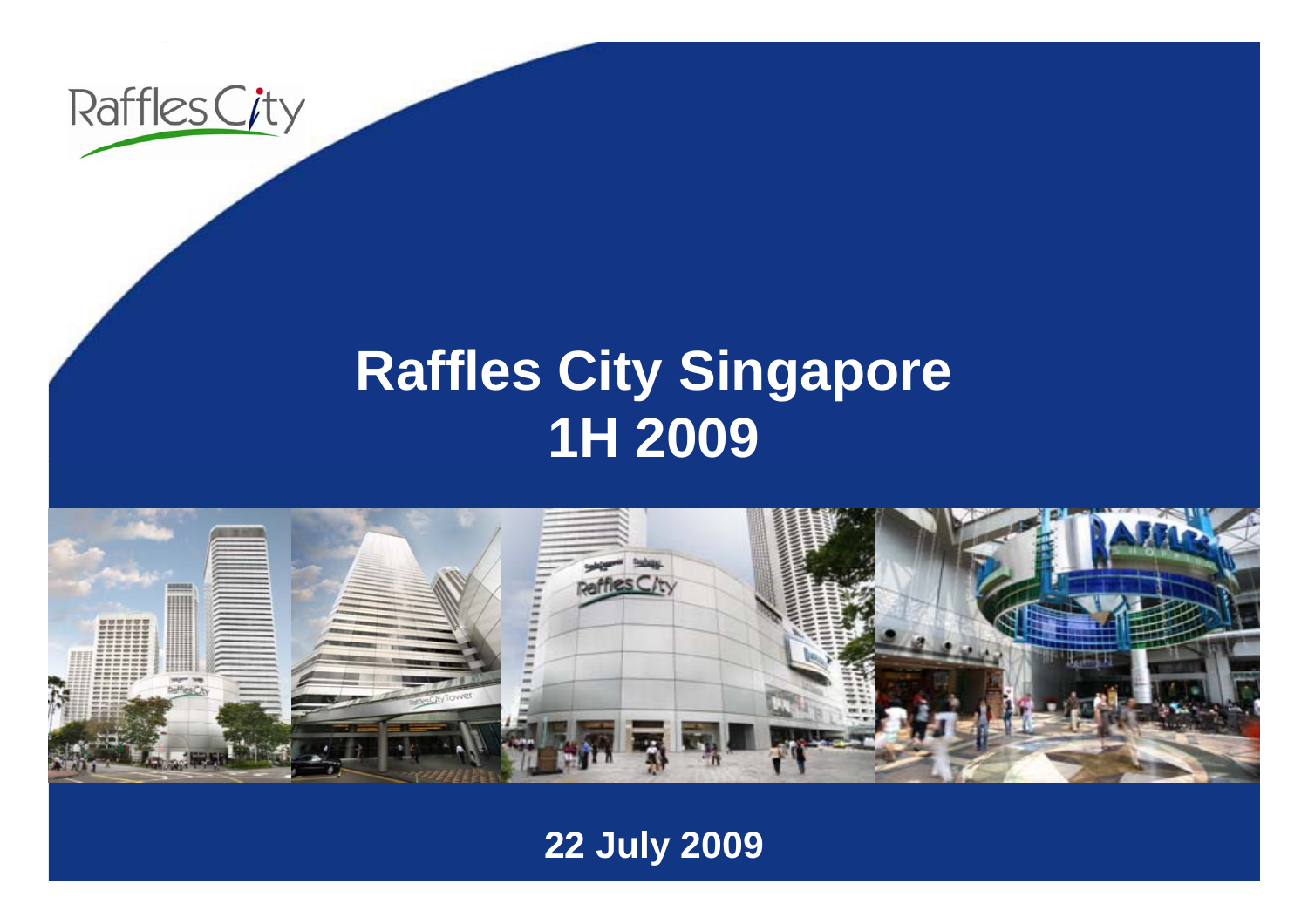

|                            | <b>CCT's 60% Interest</b> |                           |                                |                           |                                | <b>RCS Trust</b><br>$(100\%)$ |
|----------------------------|---------------------------|---------------------------|--------------------------------|---------------------------|--------------------------------|-------------------------------|
|                            | <b>Actual</b>             |                           |                                | Forecast <sup>1</sup>     |                                | <b>Actual</b>                 |
|                            | 1H 2009<br><b>S\$'000</b> | 1H 2008<br><b>S\$'000</b> | <b>Change</b><br>$\frac{9}{6}$ | 1H 2009<br><b>S\$'000</b> | <b>Change</b><br>$\frac{0}{0}$ | 1H 2009<br><b>S\$'000</b>     |
| <b>Gross Revenue</b>       | 57,809                    | 57,423                    | 0.7                            | 56,558                    | 2.2                            | 96,348                        |
| <b>Office</b>              | 10,513                    | 9,020                     | 16.6                           | 10,236                    | 2.7                            | 17,521                        |
| <b>Retail</b>              | 25,259                    | 24,200                    | 4.4                            | 22,988                    | 9.9                            | 42,098                        |
| $H$ otel $^{(2)}$          | 19,861                    | 22,026                    | (9.8)                          | 21,604                    | (8.1)                          | 33,101                        |
| <b>Others</b>              | 2,176                     | 2,177                     | (0.0)                          | 1,730                     | 25.8                           | 3,628                         |
| <b>Net Property Income</b> | 40,393                    | 40,739                    | (0.8)                          | 39,652                    | 1.9                            | 67,321                        |

Notes:

1. The forecast for RCS Trust is based on the forecast shown in the joint announcement by CapitaCommercial Trust ("CCT") and CapitaMall Trust ("CMT") on 9 June 2008.

2. The decline in hotel revenue is due to <sup>a</sup> decrease in hotel gross turnover rent.



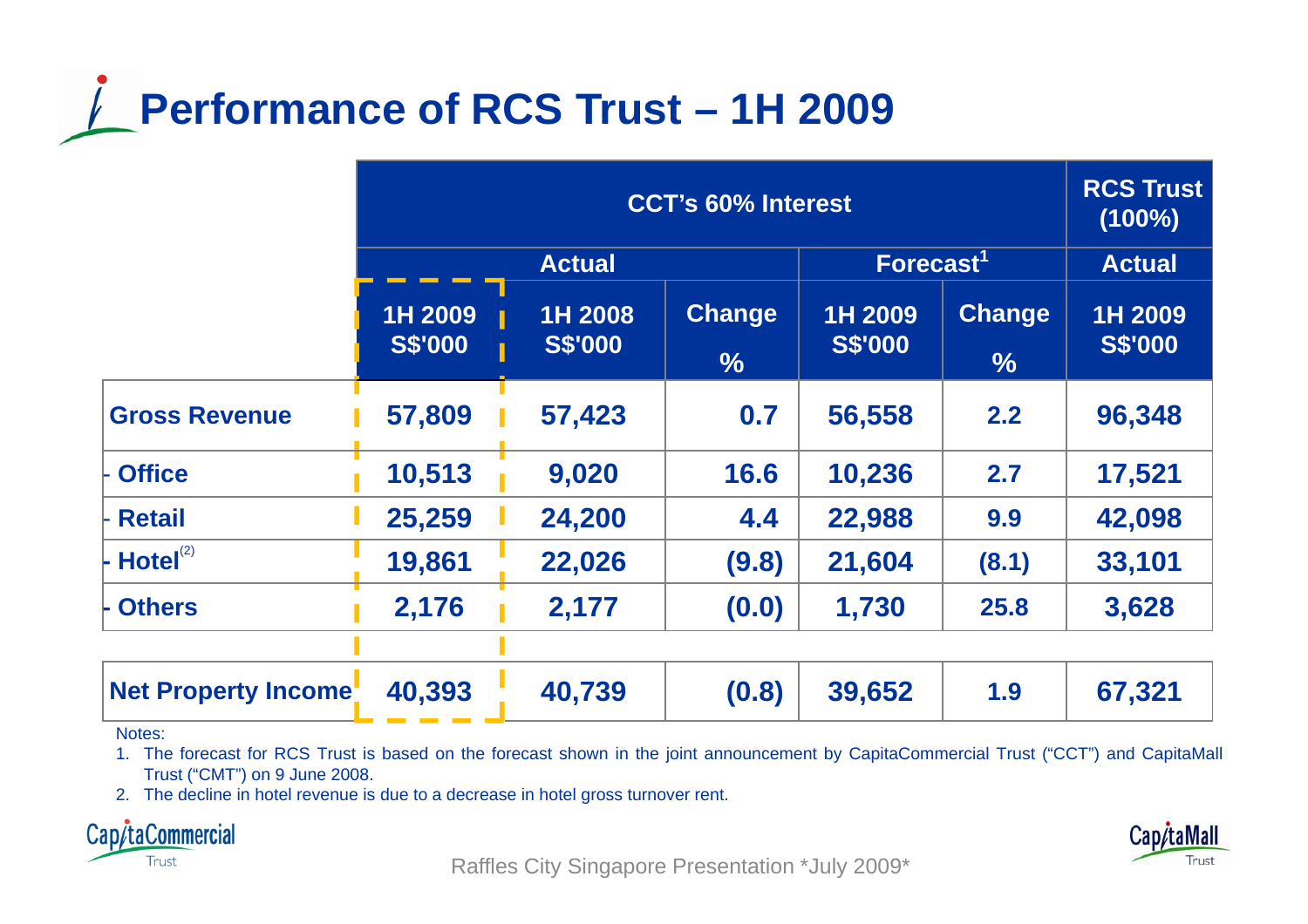

# **Sector Mix for RCS by 1H 2009 Gross Rental Income**





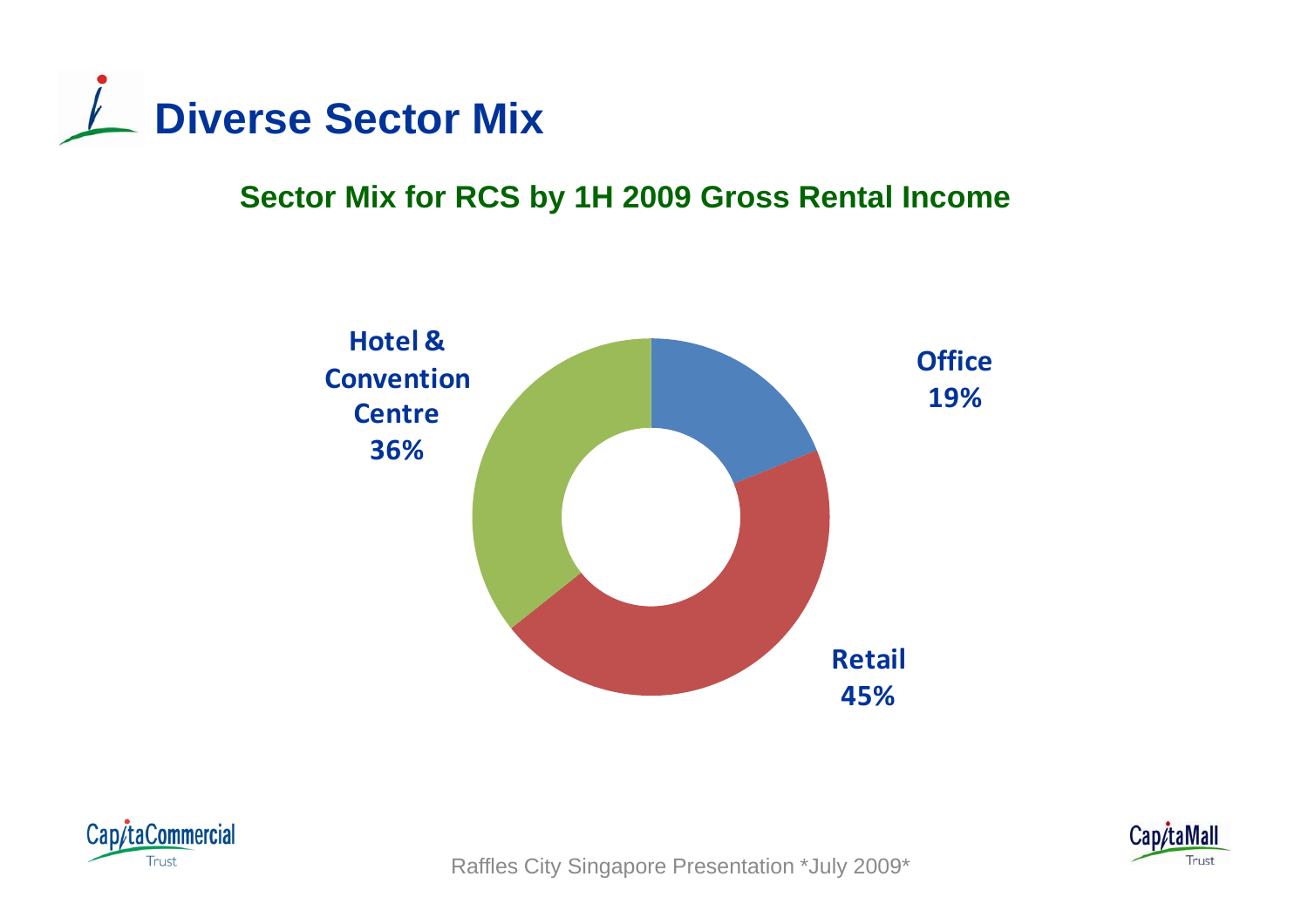# **Occupancy and Renewals/New Leases**

# **Renewals and New Leases Committed from 1 Jan 2009 to 30 Jun 2009**

|                                               | <b>Renewed/New</b><br>Leases as at<br><b>30 Jun 2009</b> | Increase in<br><b>Rental</b><br><b>VS</b><br><b>Preceding</b><br><b>Rent</b> | <b>Committed</b><br><b>Occupancy</b><br>as at<br>30 Jun 2009 |
|-----------------------------------------------|----------------------------------------------------------|------------------------------------------------------------------------------|--------------------------------------------------------------|
| <b>Raffles City Tower</b><br>(Office)         | 12,731 sq m<br>(17.5%)                                   | 34.0%                                                                        | 98.2%                                                        |
| <b>Raffles City</b><br><b>Shopping Centre</b> | 4,748 sq m<br>$(6.5\%)$                                  | 1.1%                                                                         | 100.0%                                                       |



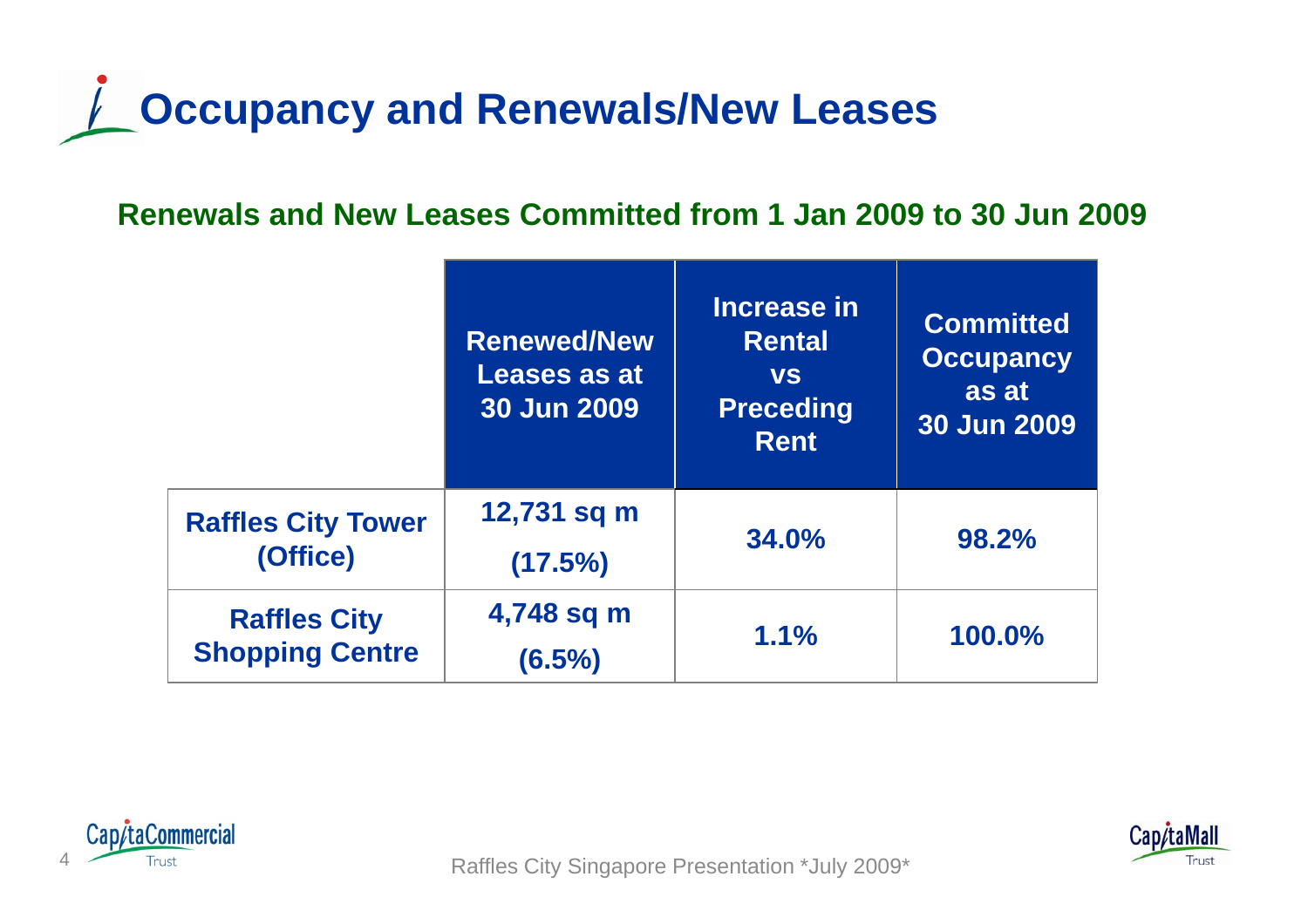## **Lease Expiry Profile –Raffles City Tower (Office)**

**Leases up for Renewal as a % of Gross Rental Income as at 30 Jun 2009**







Trust Trust Trust City Singapore Presentation \*July 2009\*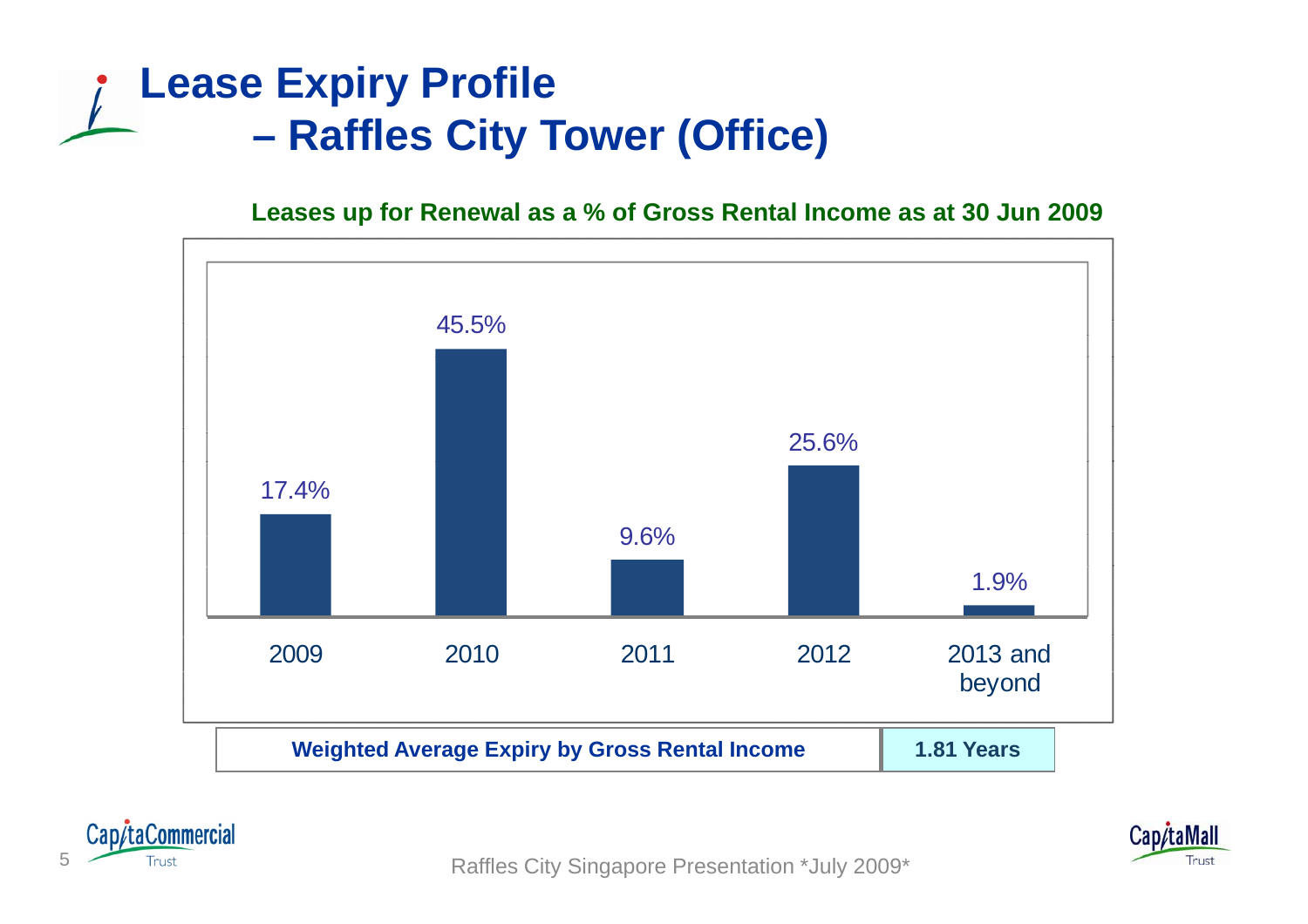# **Lease Expiry Profile –Raffles City Shopping Centre**

**Leases up for Renewal as a % of Gross Rental Income<sup>1</sup> as at 30 Jun 2009**



Note: 1. Excludes retail turnover rent.



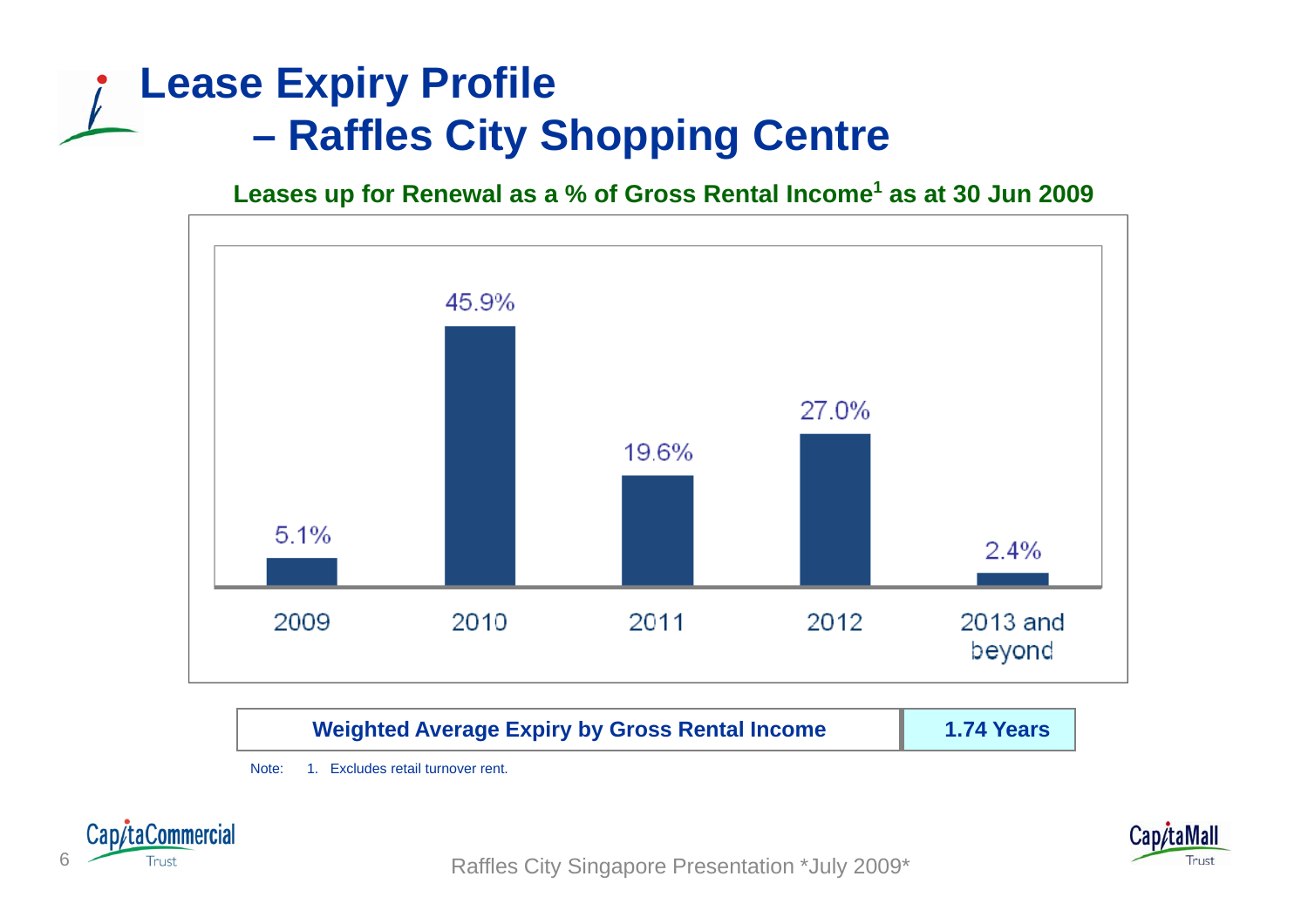# **90% of 2009's Forecast Gross Rental 1 Has Been Locked-In with Committed Leases <sup>2</sup> In Committed**



#### Notes:

1. This refers to forecast gross rental of retail, office and hotel components, which includes forecast gross turnover rent and service charge. Based on the manager's forecast and assumptions as shown in the joint announcement by CCT and CMT on 9 June 2008.

2. Based on actual revenue for 1H 2009 and revenue from committed leases for the period 1 July 2009 to 31 December 2009. Assuming the remaining leases due for renewal in 2009 are not renewed and left vacant.



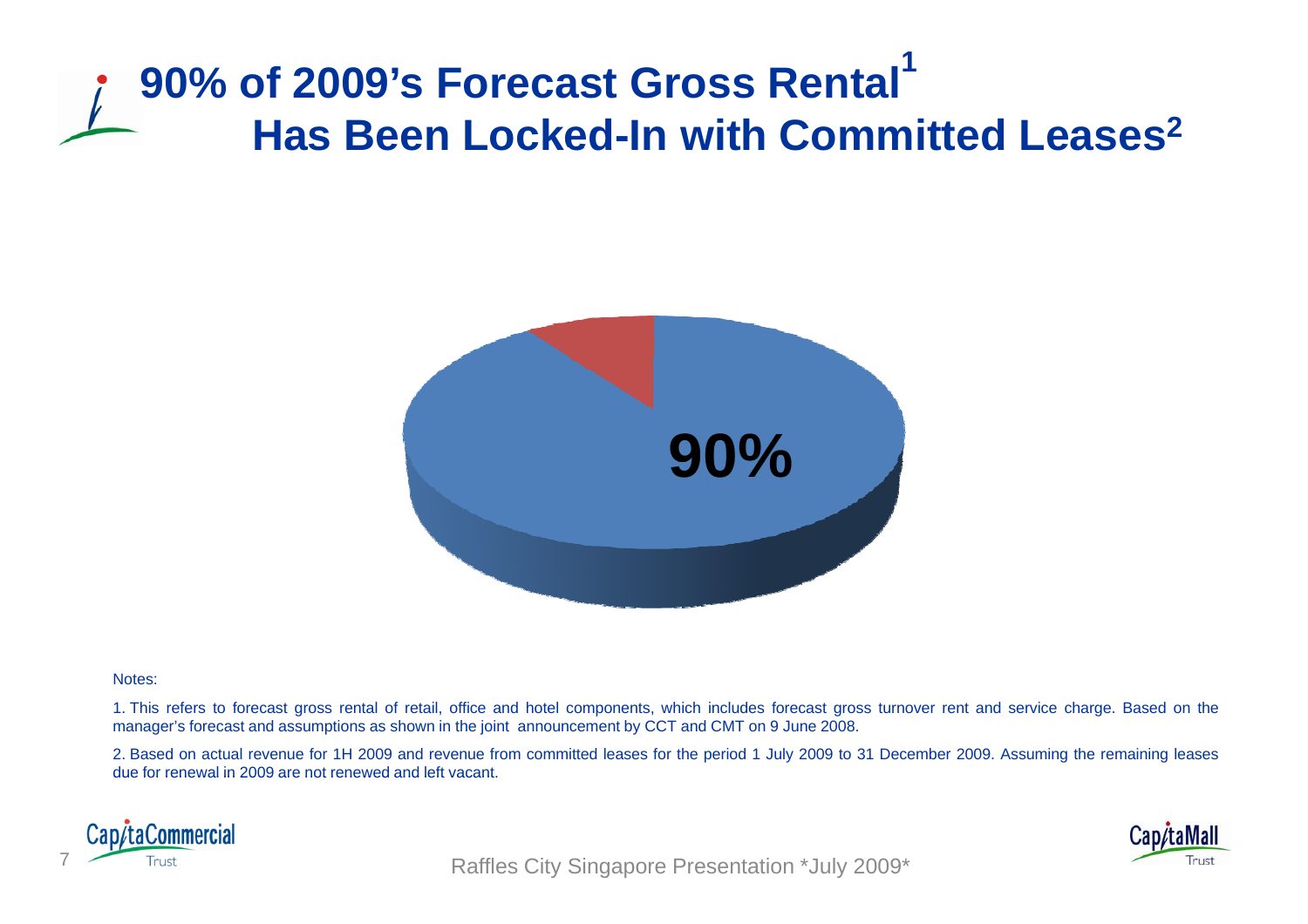# **Top 10 Tenants<sup>1</sup> –Raffles City Tower (Office)**

| <b>Tenant</b>                                | % of Gross Rental<br><b>Income</b> |
|----------------------------------------------|------------------------------------|
| <b>Economic Development Board</b>            | 19.0%                              |
| <b>Accenture Pte Ltd</b>                     | 10.3%                              |
| <b>Phillip Securities Pte Ltd</b>            | 8.8%                               |
| Chinaoil (Singapore) Int'l Pte Ltd           | 4.4%                               |
| Petro-Diamond Singapore (Pte) Ltd            | 4.4%                               |
| AAPC Hotels Management Pte. Ltd.             | 3.3%                               |
| <b>Raffles International Limited</b>         | 3.1%                               |
| <b>Lyondell South Asia Pte Ltd</b>           | 2.8%                               |
| <b>Total Trading Asia Pte. Ltd.</b>          | 2.6%                               |
| Orix Investment & Management Private Limited | 2.5%                               |
| <b>Top 10 Tenants</b>                        | 61.2%                              |
| <b>Other Tenants</b>                         | 38.8%                              |
| <b>TOTAL</b>                                 | 100.0%                             |

Note:

1. Based on committed gross rental income as at 30 June 2009.





8 Trust Trust **Raffles City Singapore Presentation \*July 2009\***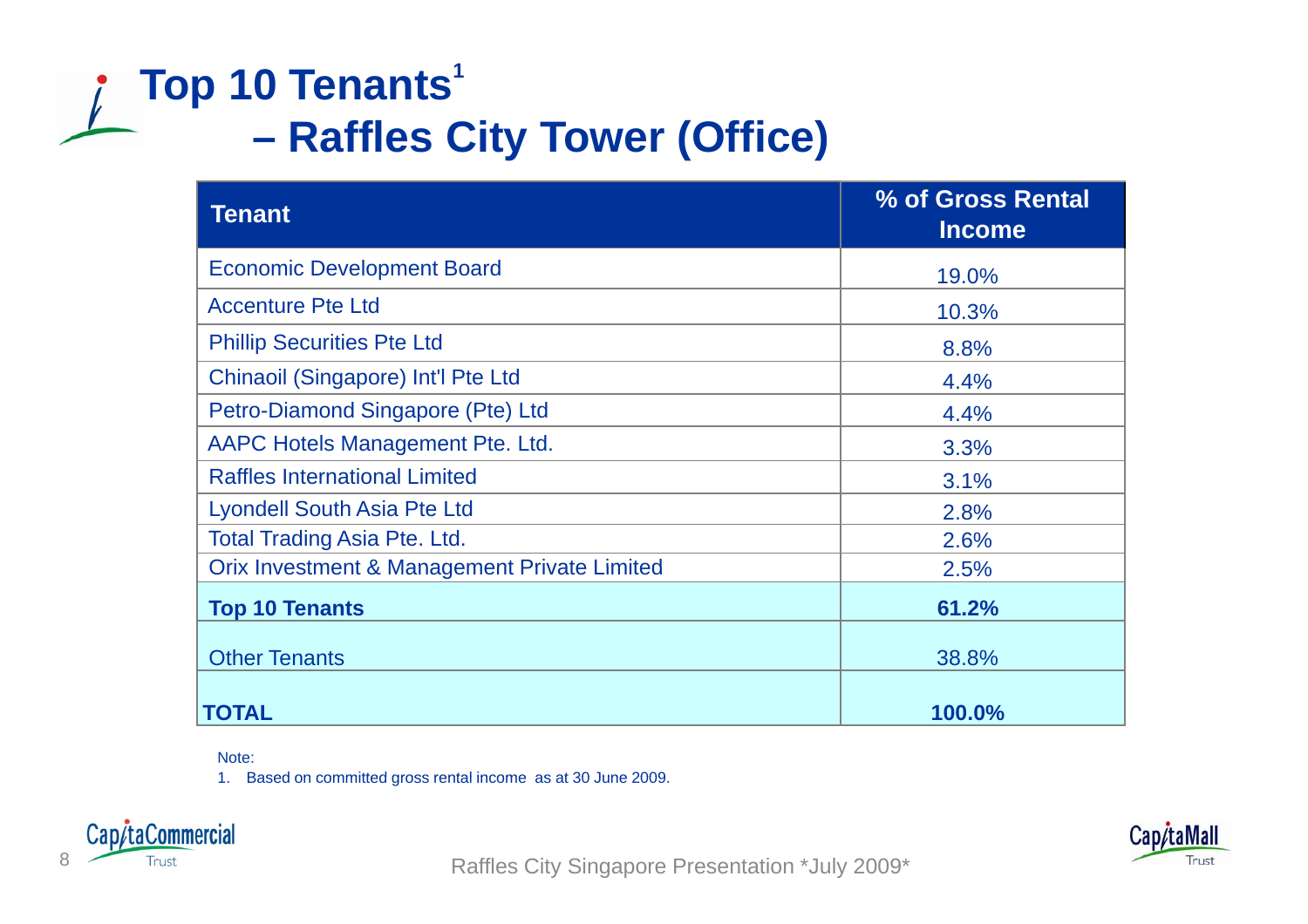# **Top 10 Tenants<sup>1</sup> –Raffles City Shopping Centre**

| <b>Tenant</b>                                  | % of Gross Rental<br><b>Income</b> |
|------------------------------------------------|------------------------------------|
| Robinson & Company (Singapore) Private Limited | 14.4%                              |
| Wing Tai Retail Pte. Ltd.                      | 4.6%                               |
| <b>Jay Gee Enterprises (Pte) Ltd</b>           | 2.7%                               |
| Cold Storage Singapore (1983) Pte Ltd          | 2.6%                               |
| <b>Ossia International Limited</b>             | 2.5%                               |
| <b>Food Junction Management Pte Ltd</b>        | 2.4%                               |
| <b>Esprit Retail Pte Ltd</b>                   | 2.4%                               |
| <b>ThaiExpress Concepts Pte. Ltd.</b>          | 2.4%                               |
| <b>Cortina Watch Pte Ltd</b>                   | 2.1%                               |
| <b>DBS Bank Ltd.</b>                           | 1.9%                               |
| <b>Top 10 Tenants</b>                          | 38.0%                              |
| <b>Other Tenants</b>                           | 62.0%                              |
| <b>TOTAL</b>                                   | 100.0%                             |

Note:

1. Based on committed gross rental income (excluding retail turnover rent) as at 30 June 2009.





9 Trust Trust **Raffles City Singapore Presentation \*July 2009\***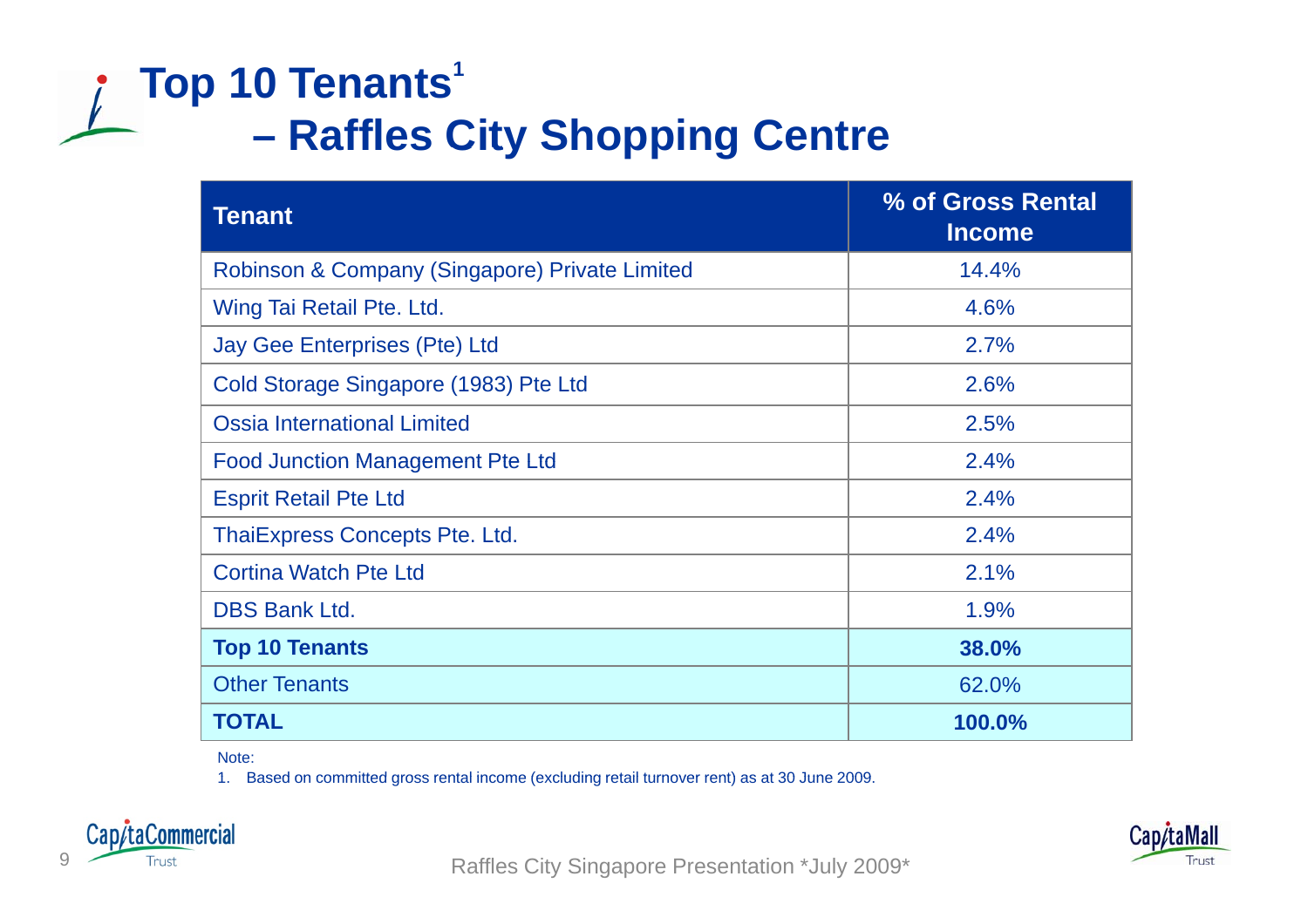### **Trade Mix –Raffles City Tower (Office)**

### **Tenant Business Sector Analysis by Gross Rental Income as at 30 Jun 2009**





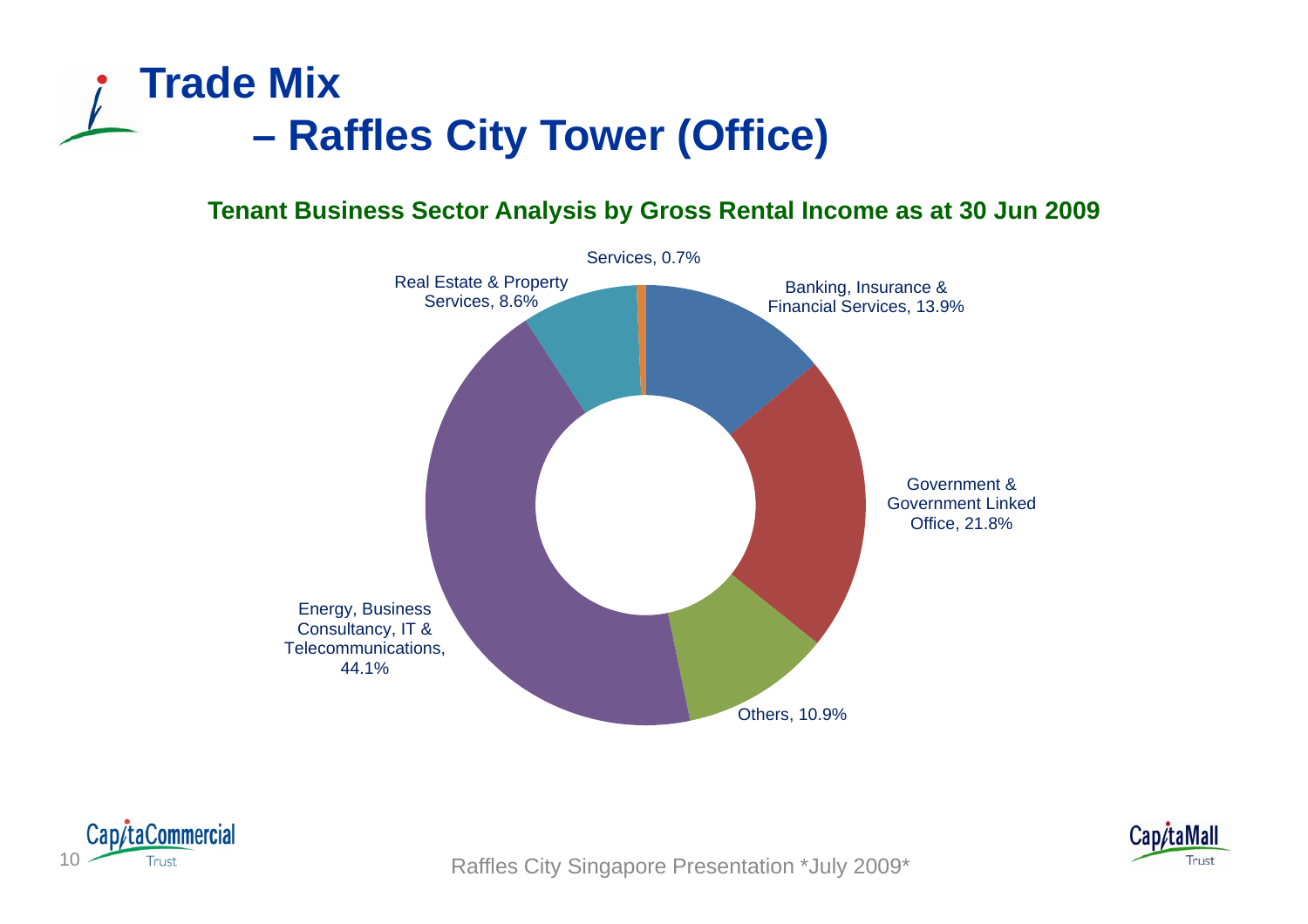## **Trade Mix –Raffles City Shopping Centre**

**Tenant Business Sector Analysis by Gross Rental Income1 as at 30 Jun 2009**



11 Trust Trust Trust City Singapore Presentation \*July 2009\*

Trust